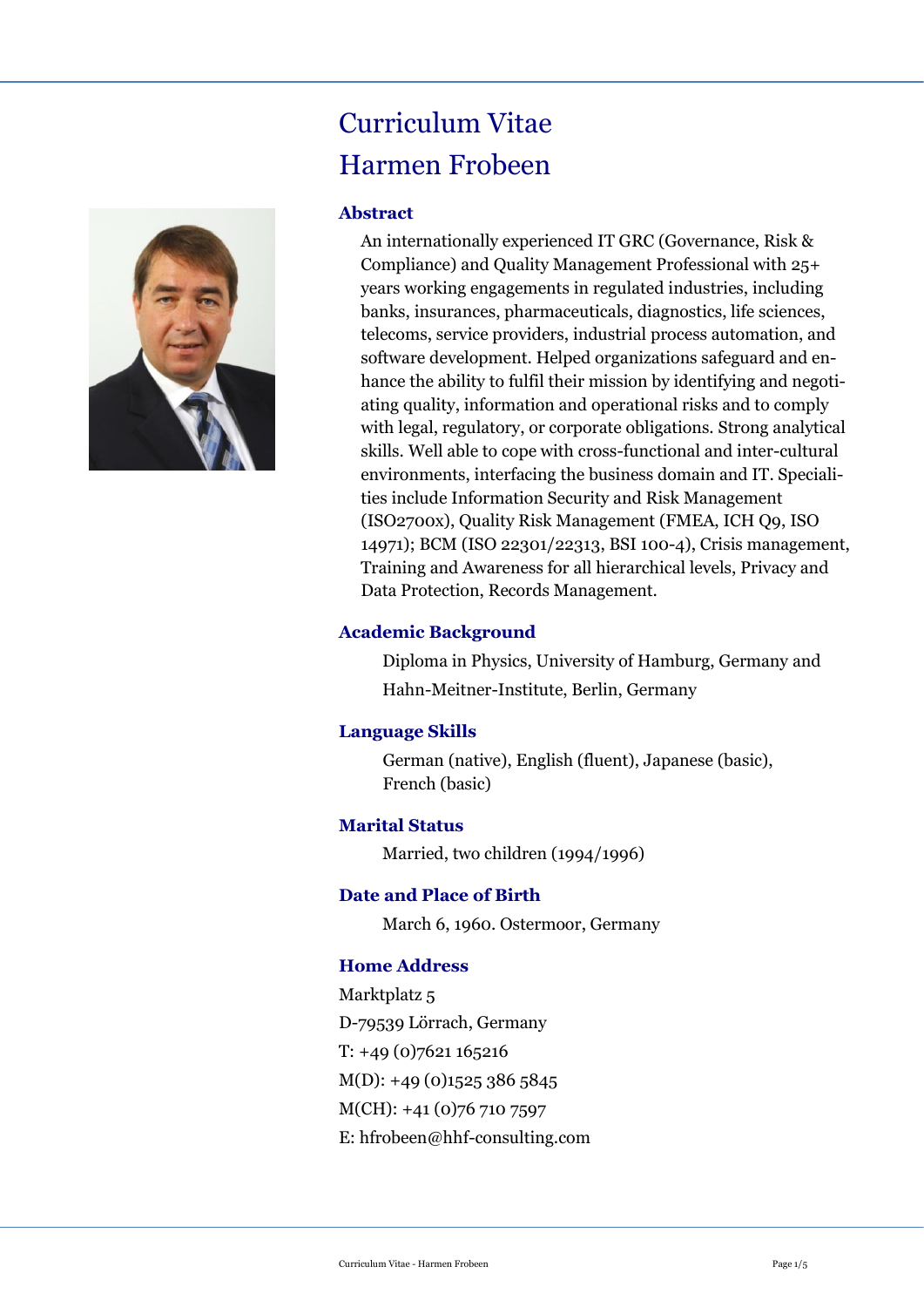#### *Employment History*

## **Management Consultant, self employed Since Mar. 2011**

- Currently implementing ISMS (ISO 27001) for several clients (IT sector, financial sector)
- Conducted an ISO 27001 assessment (financial sector)
- Conducted numerous information risk assessments for a client (pharmaceutical sector)
- Guided a client in defining and implementing ISMS and GDPR / DSGVO projects at an international service provider (energy sector)
- Guided a client in implementing a new Information Governance (ISMS) scheme (pharmaceutical sector)
- Guided businesses and IT organizations in remediating noncompliance areas in the field of IT Risk and IT Quality (pharmaceutical sector)
- Guided businesses and IT organizations in identifying and managing information risks, and complying with legal, regulatory and business internal obligations, i.e. management and execution of Information Security and BCM mandates (various sectors)
- Supported (PMO) the deployment of a new corporate Intranet at a Japanese multinational (pharmaceutical sector)
- Led a sub-project training management within a SOX Remediation Project (pharmaceutical sector)
- Organized and executed public seminars in BCM and crisis management
- Performed ISO 14971 compliant risk analyses and FMEA on ChemOps production processes (diagnostics sector)
- Supported a client in executing a method validation project (diagnostics sector)
- Conducted a CSV Project in Research (pharmaceutical sector)
- Published various articles on crisis management and co-authored a book on risk management
- Owner of GRC related HHF translation agency (www.hhftranslations.com)

## **Senior Manager, IBCOL Technologies & Consulting AG Küsnacht/ZH, Switzerland Aug. 2009 – Feb. 2011**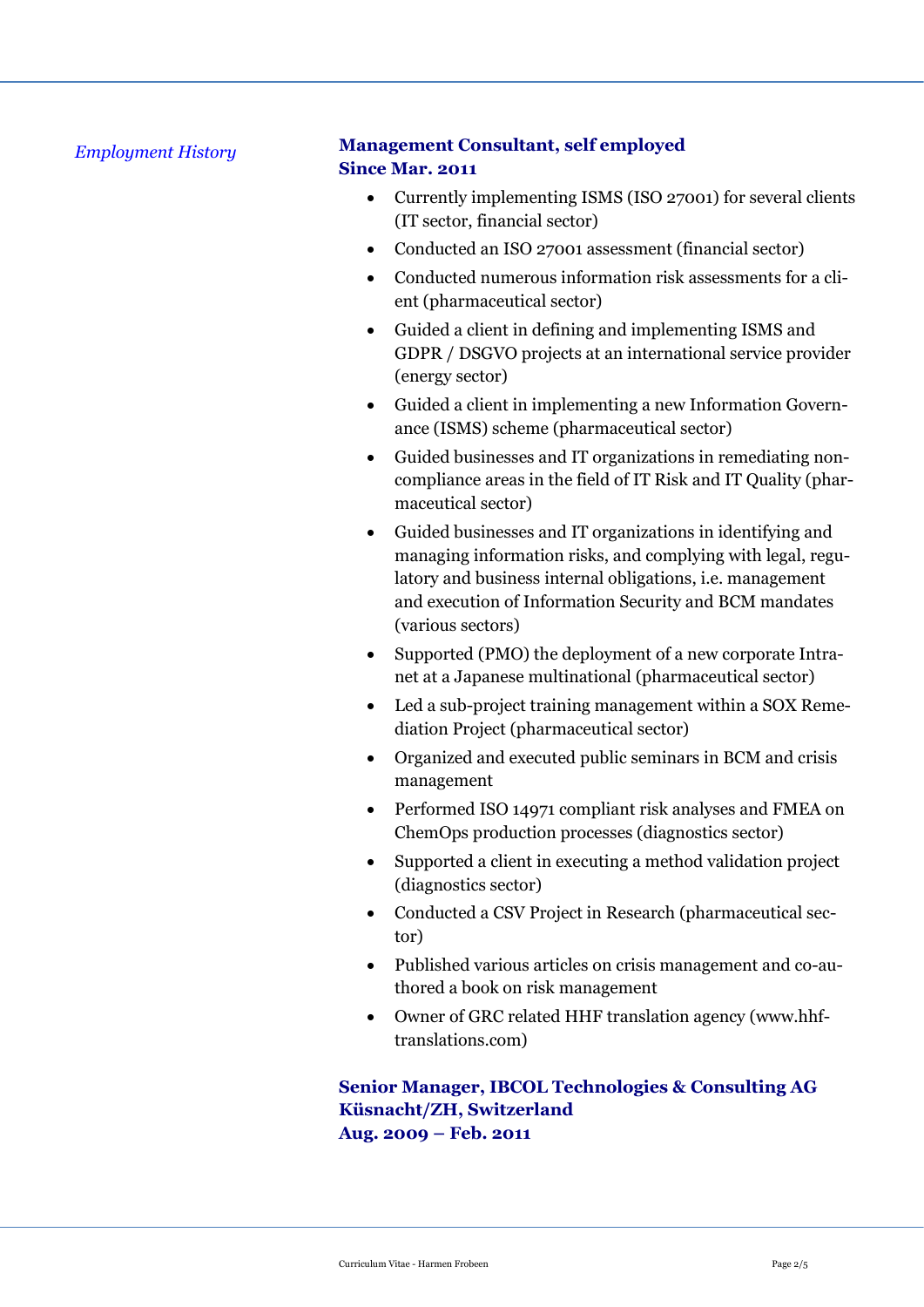- Organized and conducted seminars and training events on IT Risk Management, Information Security and BCM
- Managed and executed BCM mandates, incl. business impact analyses, risk analyses, strategy development, disaster recovery planning, reviews and tests (various sectors)
- Enhanced IBCOL's Information Security, Risk Management and BCM consulting portfolio
- Organized and executed a seminar on IT Risk Management and BCM
- Co-organized and -executed an ISMS and BCM seminar for Swiss Telecommunications providers
- Co-organized and -executed a 3-day BCM training course together with the Swissi (Swiss Security Institute)
- Held presentations at public events, e.g. BCM Tests and Exercises at a BCM congress for Swiss banks, SIEM at an IT Security event
- Published articles on ISMS, BCM, IT Risk Management, Crisis Management and Know How protection
- Managed the ISMS and BCM team

## **Principal Partner, Confidentas GmbH Basel, Switzerland**

## **Jul. 2005 – Mar. 2009**

- Advised businesses and IT organizations in identifying and managing information risks, and compling with legal, regulatory and business internal obligations
	- o Information Security inventories and classifications
	- o Risk assessments for applications and systems
	- o Business continuity plans, disaster recovery plans
	- o Records inventories and life cycle management
- Developed awareness material and performed training activities for various audiences
- Developed, reviewed and enhanced Information Security regulations and frameworks
- Provided advice and guidance in strategic questions, e.g. positioning of a global Information Security organization
- Participated in IT Security projects, e.g. evaluation project for a corporate e-mail encryption solution
- Developed, organized and conducted a public seminar on the topic ISMS/ISO2700x and legal issues

## **Group Information Security Officer, Novartis International AG**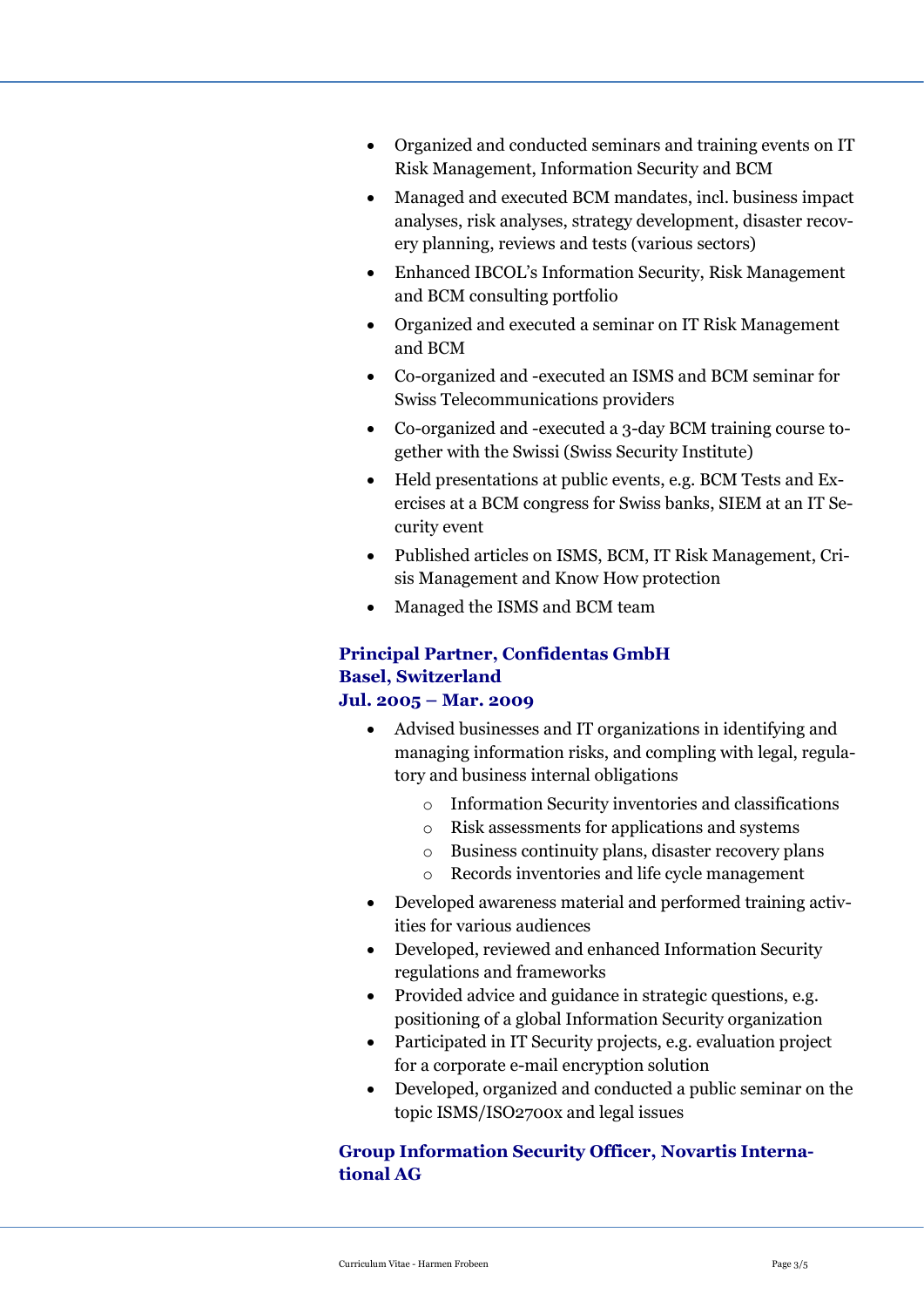## **Basel, Switzerland Jul. 1997 – May 2005**

- Helped Novartis Group companies achieve Information Security compliance with working visits, risk reviews, and management advisories, mostly including presentations for audiences at executive level
- Created and maintained Information Security regulations and Information Risk Management framework, binding for the entire Novartis Group
- Advised Group companies and IT organizations on practical and cost-justified implementation of ISEC regulations
- Conducted, organized and contributed to trainings for Information Security Offices in Europe, Asia and Americas
- Led the "Top Level Risk Assessment Project" that brought Novartis' major information risks to the attention of Novartis Executive Management
- Performed vendor audits
- Initiated, drafted and obtained Executive management buyin for a corporate PKI project, and contributed to its implementation
- Represented Novartis in the I-4 (International Information Integrity Institute) and ISF (Information Security Forum) and actively contributed to forums and work streams, e.g. e-Business Security

## **Group IT Coordinator, Sandoz Technologie AG / Novartis International AG Basel, Switzerland Feb. 1996 – Jun. 1997**

Assumed corporate IT positions with increased responsibilities and scope during the Ciba-Sandoz merger:

- Consolidated several e-Mail systems into one backbone (Lotus Messaging Switch – LMS)
- Led Sandoz' messaging backbone integration activities during the Ciba-Sandoz merger

## **International IT Coordinator, Sandoz Yakuhin K.K. Tokyo, Japan**

## **Sep. 1993 – Jan. 1996**

- Evangelized, drove and supported the implementation of corporate IT standards and applications in Japanese affiliates
- Actively contributed to global infrastructure consolidation projects, e.g. WAN and e-Mail